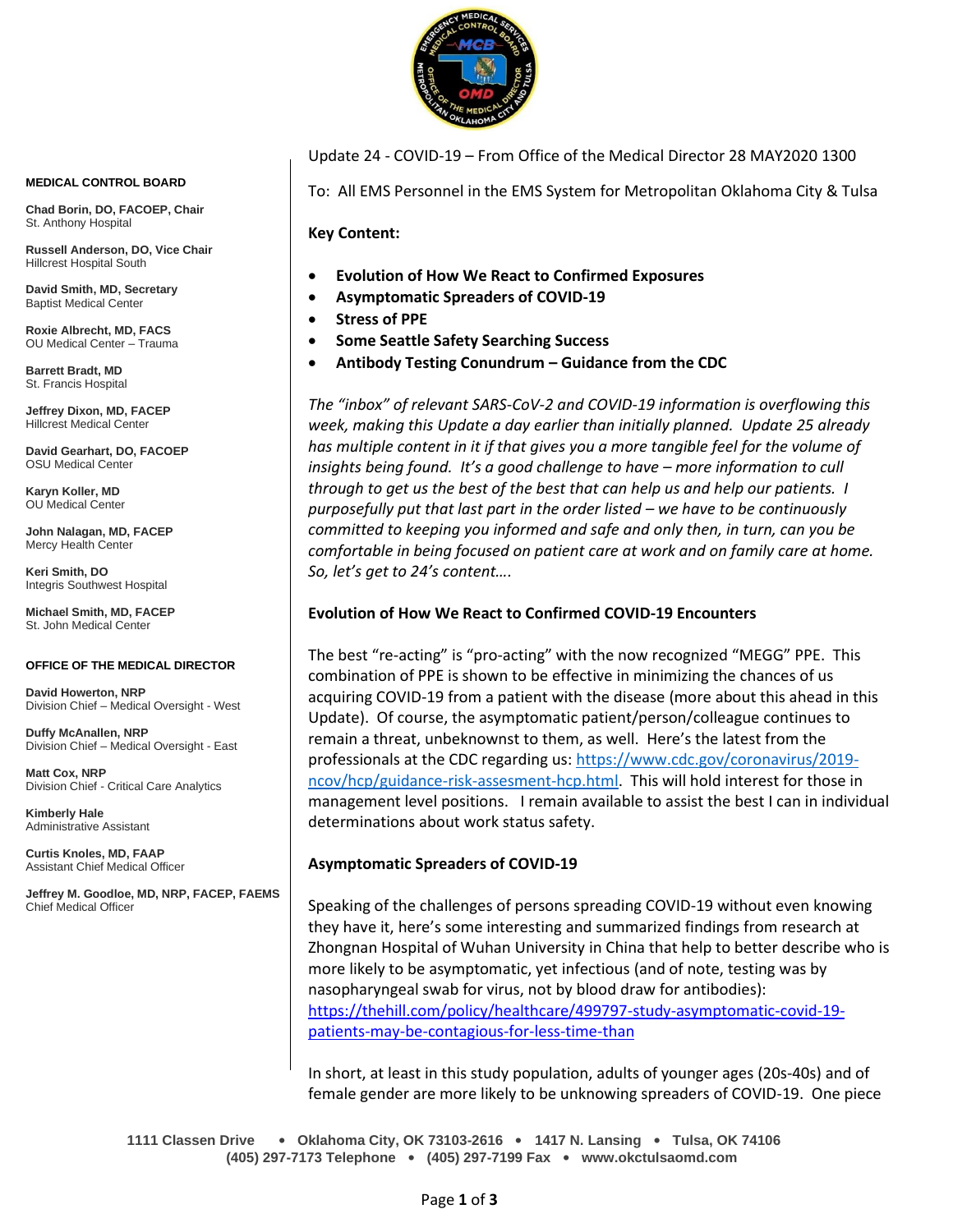of good news in this study is that the asymptomatic spreaders appeared to shed virus typically for 8 days (range 3-12 days) as compared to viral shedding of 19 days (range 16-24 days) by those symptomatic with COVID-19. Recall that not all "viral shedding" is infectious. Whole, active virus is certainly concerning; viral particles, inactivated as the virus physically breaks apart, are not believed infectious.

# **Stress of PPE**

From manufacturing through supply chain management and certainly what our EMS system's materials leaders feel in scouring all available resources in ordering PPE to keep us all as safe as possible when caring for suspected or confirmed COVID-19 patients, stress remains high. I don't anticipate PPE supply to exceed its demand until sometime well into 2021, both locally and globally. PPE remains extremely important to me. It's the figurative and literal barrier that allows you the safety from COVID-19 that you deserve while meeting the needs of patients.

Here's an article from *The Washington Post* that shines light on the decisions that you and I must carefully make in all our patient encounters these days. I hope that many, many non-EMS folks across the United States will read it and gain more appreciation for you and the incredibly important, difficult work you perform each and every day in uniform.

The article does point out what we've all known here: without an endless supply of PPE in sight, it's a call-by-call, best information available based decision what PPE you choose to wear. I'm grateful that the working relationships here in our EMS system allow me to tell anyone that I truly believe our Fire Chiefs, EMSA executive team, local GMR management team, and MCB/OMD physicians and personnel truly care about your safety. You can always count on my commitment to promoting your safety – for you and for your family. That's a big part of why these Updates came to exist and continue to be a sizeable part of my work.

Here's that link to yesterday's *The Washington Post* article: [https://www.washingtonpost.com/local/public-safety/for](https://www.washingtonpost.com/local/public-safety/for-paramedics-a-constant-question-put-on-more-protective-n95-masks-or-conserve-them/2020/05/26/a2022ba2-8fa8-11ea-a9c0-73b93422d691_story.html)[paramedics-a-constant-question-put-on-more-protective-n95-masks-or-conserve-them/2020/05/26/a2022ba2-8fa8-](https://www.washingtonpost.com/local/public-safety/for-paramedics-a-constant-question-put-on-more-protective-n95-masks-or-conserve-them/2020/05/26/a2022ba2-8fa8-11ea-a9c0-73b93422d691_story.html) [11ea-a9c0-73b93422d691\\_story.html](https://www.washingtonpost.com/local/public-safety/for-paramedics-a-constant-question-put-on-more-protective-n95-masks-or-conserve-them/2020/05/26/a2022ba2-8fa8-11ea-a9c0-73b93422d691_story.html)

# **Some Seattle Safety Searching Success**

Fresh as the flying salmon at Seattle's Pike Place Market (see picture with a bit of relevant editing), here's specific research findings on "MEGG" PPE from the Seattle Fire Department Medic One, King County (Washington) Public Health, University of Washington Department of Emergency Medicine and several other EMS organizations in the Seattle metropolitan area[: https://www.medrxiv.org/content/10.1101/2020.05.22.20110718v1.full.pdf](https://www.medrxiv.org/content/10.1101/2020.05.22.20110718v1.full.pdf)

Key points of this study, which covered six weeks (mid-February to late March):

220 patients with confirmed COVID-19 (confirmed SARS-CoV-2 virus positive by nasopharyngeal swab testing) 274 EMS calls for those 220 patients (54 patients each had 2 EMS calls)

700 individual EMS professionals involved in those 274 calls 988 total EMS professional encounters (meaning some of the 700 had more than one call with a COVID-19 patient)

67% of the time a patient with COVID-19 was encountered, MEGG PPE was worn (+MEGG PPE = no "exposure") 151 exposures occurred when worrisome degree of contact was had with a COVID-19 patient AND lack of MEGG PPE 3/700 contracted COVID-19, testing positive for virus within 14 days, presumably from work (patient) exposure = 0.4% Interestingly, none of the 3 were from the 151 exposures

While it's not 100% protection from COVID-19, it's pretty durn encouraging. AND, because as humans we are perfectly imperfect, I appreciate their reality (the 67% above) that there's no way short of full MEGG PPE throughout EVERY patient of all illness/injury encounter (which is problematic in available supply for any EMS system at present) that they

**1111 Classen Drive** • **Oklahoma City, OK 73103-2616** • **1417 N. Lansing** • **Tulsa, OK 74106 (405) 297-7173 Telephone** • **(405) 297-7199 Fax** • **www.okctulsaomd.com**